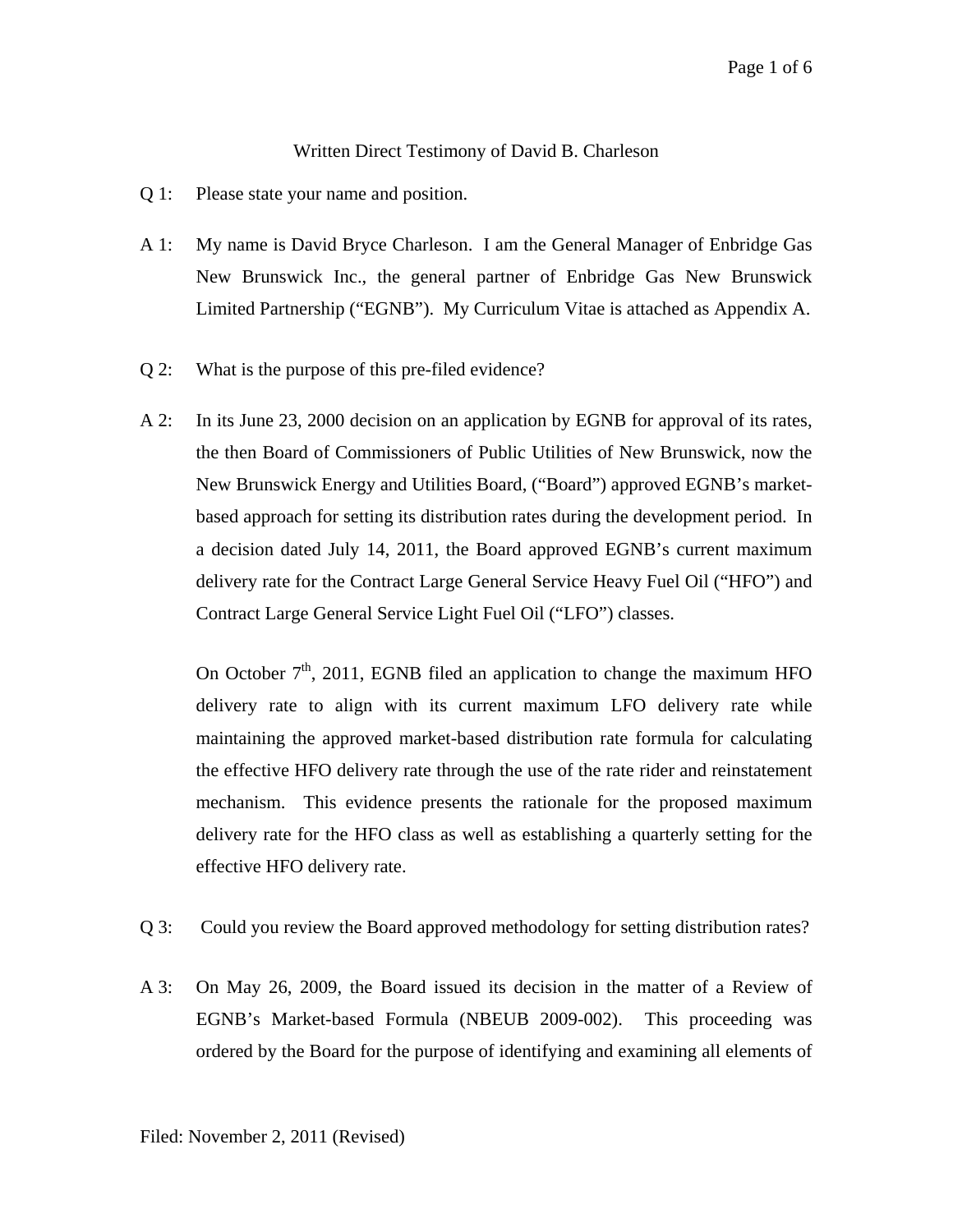the formula as well as the data sources for all rate classes. In its decision, the Board accepted the formula as proposed by EGNB and provided detailed steps regarding how the market-based formula was to be used. In its April 30, 2010 decision regarding EGNB's 2010 Rate Application, the Board provided further clarification on the customers to be included for the determination of the typical customer profile.

In general, the methodology for establishing HFO distribution rates is as follows:

- Establish a relevant retail price for heavy fuel oil.
- Calculate the annual commodity cost for a typical customer in the HFO class.
- Discount the annual cost by five percent to establish a target annual natural gas cost.
- Calculate the target burner tip natural gas unit price by dividing the target annual natural gas cost by the expected natural gas consumption.
- Calculate the distribution rate by subtracting the commodity price for natural gas.

In its May 26, 2009 decision the Board accepted EGNB's proposal that market data for each of the 12 months included in the application would be collected each market day for two calendar months and an average of each of the 12 months of prices would be calculated. This approach would be used for West Texas Intermediate Crude Oil ("WTI"), natural gas and exchange rates for the purpose of deriving the HFO rate. The Board also approved a variation in the marketbased formula for rate riders and reinstatements; rather than collecting future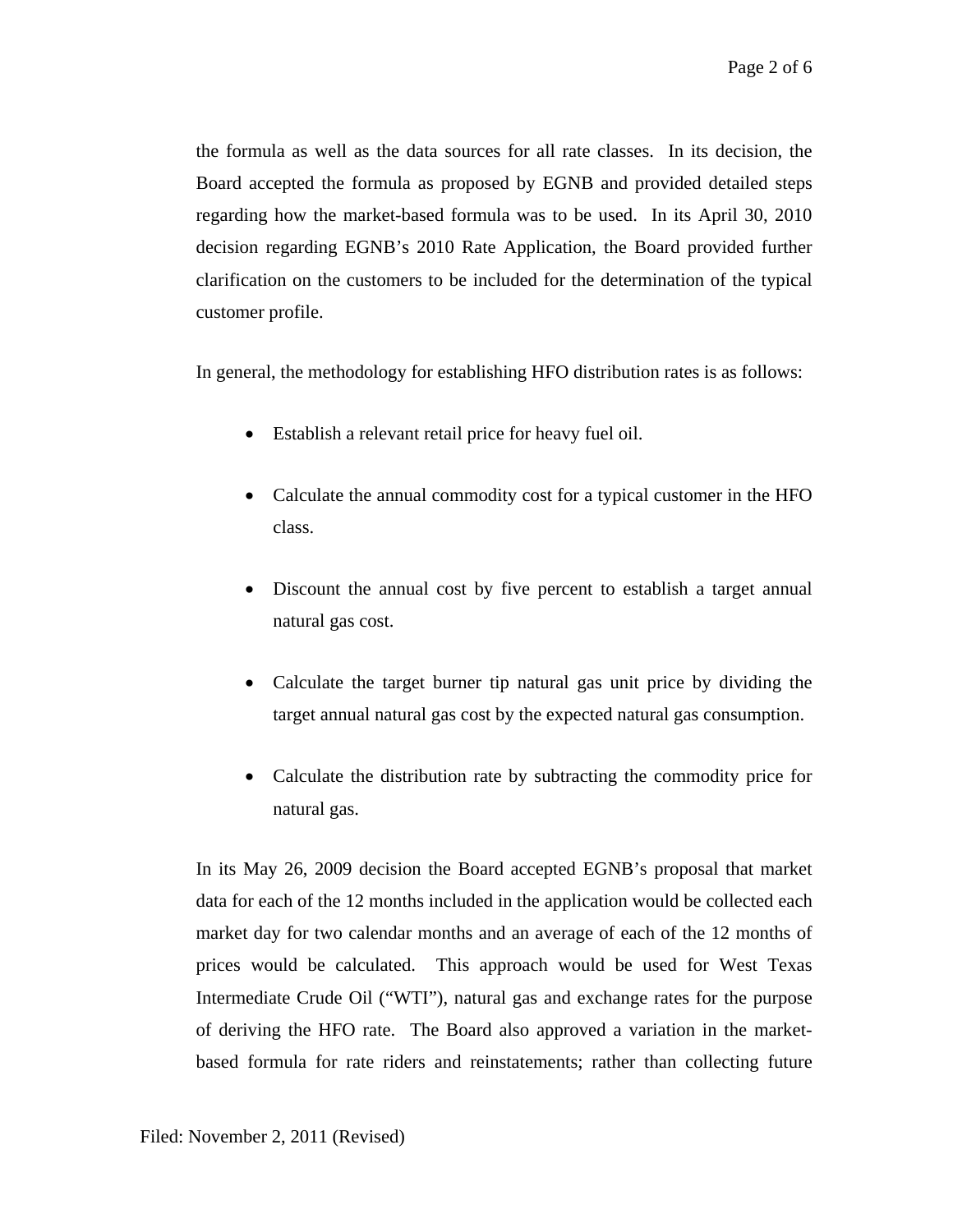pricing for two months to calculate the distribution rate only 21 days of market data would be collected.

EGNB believes that the Board's July 14, 2011 decision the Board implied that the use of the approved market-based formula was still appropriate for the HFO class.

- Q 4: Is EGNB proposing that the maximum HFO delivery rate presented in this application be charged to the HFO customers, if approved?
- A 4: No. The purpose of this application is to align the maximum HFO delivery rate with the current maximum LFO delivery rate of \$6.4324/GJ. The rate schedule reflecting this change is filed as Appendix B. EGNB proposes to submit a rate rider application once the Board has rendered its decision regarding this application and establish the effective HFO delivery rate based on market data at that time.
- Q 5: What is the rationale for setting the maximum HFO delivery rate at the current maximum LFO delivery rate?
- A 5: The current rate application process limits EGNB to a single rate application on an annual basis and has historically involved a full rate hearing. A full rate hearing typically takes several months to complete, resulting in a significant amount of effort and time for all those involved and a lag in the HFO rate reflecting current market conditions. EGNB's proposal in this application would address this concern.

The LFO and HFO classes are made up of large commercial and industrial customers with similar levels of consumption and it is conceivable that in the future customers with the similar consumption levels could merge into the same classes. A higher maximum rate for the HFO class would provide a broader band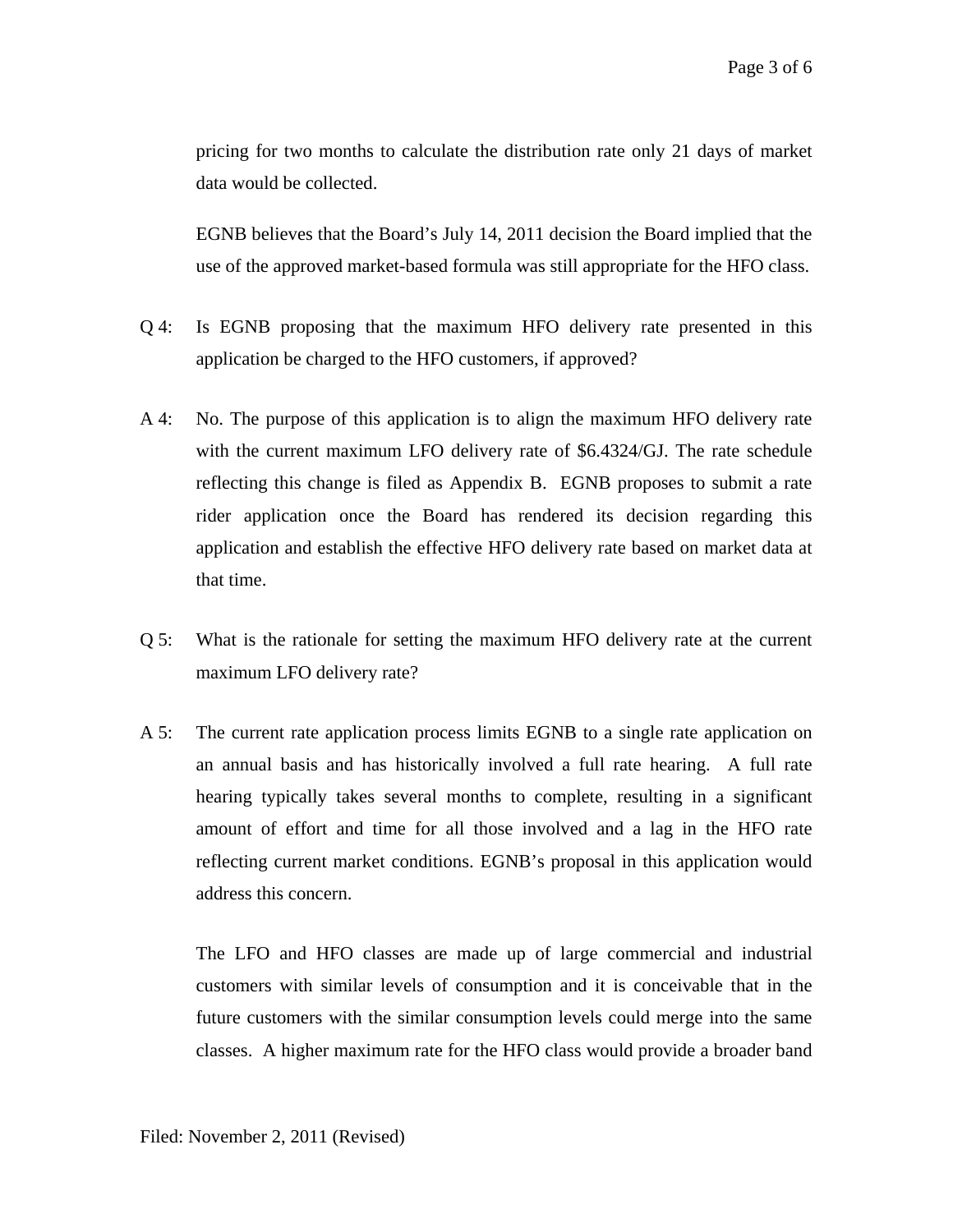within which to set the HFO delivery rate therefore providing flexibility to allow HFO delivery rates to move closer to the LFO maximum rate as market conditions permit in a timely manner. This would also reduce the need for an annual application to the Board for HFO rate changes a lengthy process that results in the market-based rate system not being utilized effectively for the HFO rate class.

- Q 6: How would the HFO delivery rate be calculated?
- A 6: EGNB is proposing that the HFO delivery rate would be established using the current Board approved methodology for setting distribution rates. However, the delivery rate would be reset on a quarterly basis using the rate rider and reinstatement mechanism.
- Q 7: What is the rationale for setting the HFO delivery rate on a quarterly basis?
- A 7: In 2009, during the hearing regarding the market-based formula review the potential for setting maximum distribution rates on a more frequent basis was advanced by parties. At the time, EGNB testified that depending on the nature of the process that would be required in setting a rate more frequently there may be some merit to considering a quarterly rate setting if it was on the basis of a simple application of the current approved methodology.

In the case of the HFO class, EGNB believes establishing the HFO delivery rate on a quarterly basis would:

• provide clarity, transparency and predictability regarding the timing of rate changes for the HFO customers;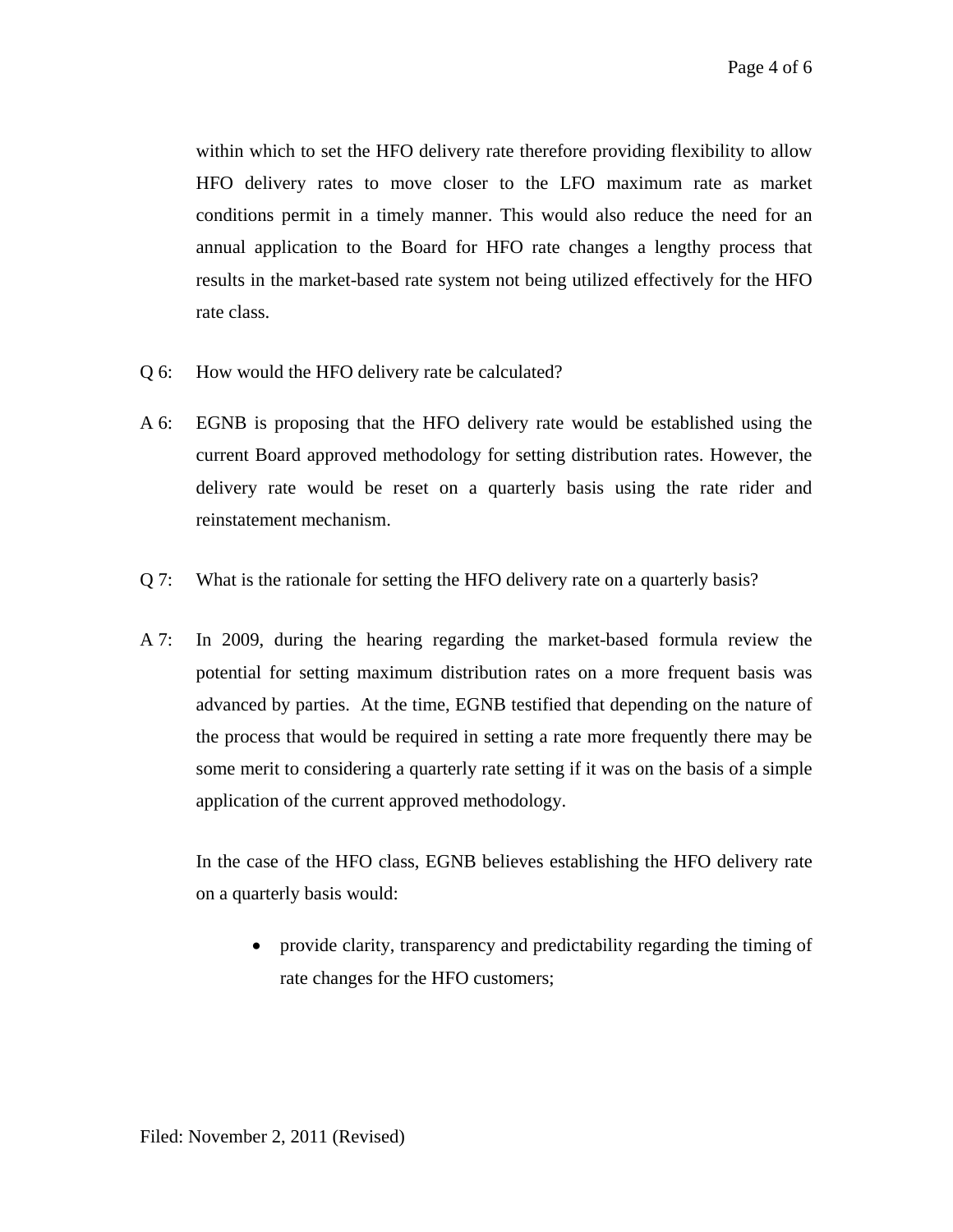- use up-to-date market data (previous 21 days) in setting the distribution rate for each quarter, thus maximizing the use of the market-based formula;
- reduce the regulatory burden on EGNB and Board If quarterly delivery rates were set within the proposed maximum HFO delivery rate it would reduce the need for annual rate application and the associated full rate hearing.
- minimize the requirements for rate rider and reinstatement applications to the Board - A system that would see a delivery rate set every three months would potentially reduce the requirement to react to small changes in the market using rate riders as the impact of the change would be limited to a short timeline and be re-adjusted in the following quarter.
- Q 8: Is EGNB proposing to eliminate the use of rate riders and reinstatements?
- A 8: No. EGNB is not proposing to eliminate the rate rider and reinstatement mechanism and would reserve this mechanism to address significant changes in the market between quarterly settings, if required.
- Q 9: Who would determine the quarterly HFO delivery rate?
- A 9: EGNB would determine the quarterly rate using the rate rider and reinstatement formula and provide it to the Board for approval by the  $15<sup>th</sup>$  of March, June, September and December to be effective the first of the following month.
- Q 10: What mechanism would be used to notify customers of the quarterly HFO delivery rates?